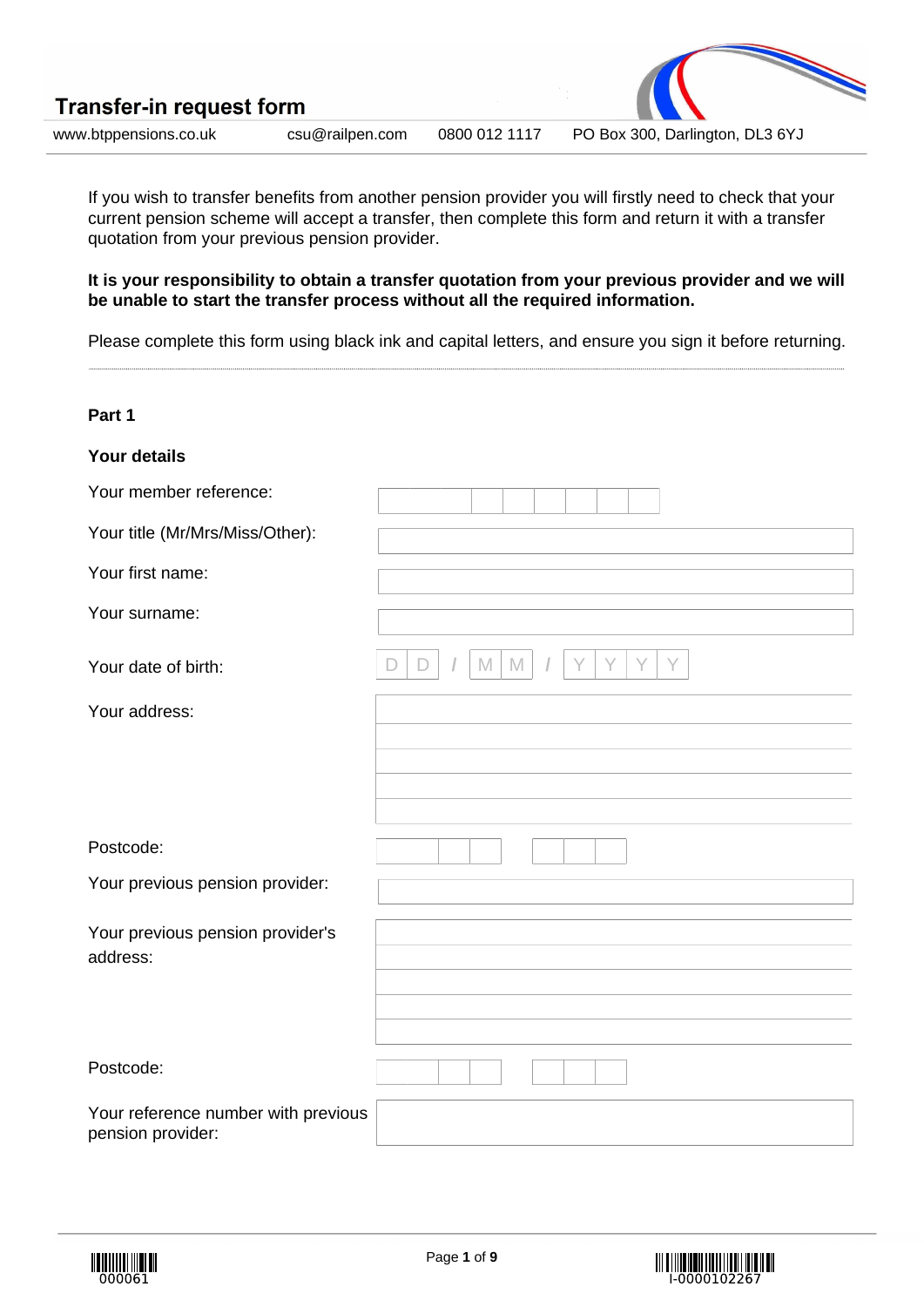www.btppensions.co.uk csu@railpen.com 0800 012 1117 PO Box 300, Darlington, DL3 6YJ

## **Part 2 - to be completed only if your transfer is to a Money Purchase/Defined Contribution Scheme or the transfer includes AVCs.**

Your transfer will be used to buy units in a range of investment funds. You can choose one or more of the funds available and/or you can choose a Lifestyle strategy where your investments are managed for you. If you already invest into a Lifestyle strategy and want to invest your transfer into a Lifestyle strategy, you must use the same Lifestyle fund and the same Target Retirement Age.

Railpen strongly recommends that you consider speaking to an independent financial adviser (IFA) before making any decisions about your investments. You can find a list of IFAs in your area at www.unbiased.co.uk.

Please note that your fund choices must add up to 100%.

### **Lifestyle strategies:** (you may select only **one** Lifestyle strategy)

| Full Cash Withdrawal Lifestyle                                                             |     | $\frac{0}{0}$ |
|--------------------------------------------------------------------------------------------|-----|---------------|
| <b>or</b>                                                                                  |     |               |
| <b>Annuity Purchase Lifestyle</b>                                                          |     | $\frac{0}{0}$ |
| or                                                                                         |     |               |
| Flexible Drawdown Lifestyle                                                                |     | $\frac{0}{0}$ |
| and /or                                                                                    |     |               |
| Self-Select funds: (as well as a Lifestyle strategy, you can choose from the funds below): |     |               |
| UK Government Fixed-Interest Bond Fund                                                     |     | $\frac{9}{6}$ |
|                                                                                            |     |               |
| Deposit Fund                                                                               |     | %             |
| <b>Global Equity Fund</b>                                                                  |     | $\frac{0}{0}$ |
|                                                                                            |     |               |
| UK Government Index-Linked Bond Fund                                                       |     | $\%$          |
|                                                                                            |     |               |
| Long Term Growth Fund                                                                      |     | %             |
|                                                                                            |     |               |
| <b>Corporate Bond Fund</b>                                                                 |     | $\frac{0}{0}$ |
| Socially Responsible Equity Fund                                                           |     | $\%$          |
|                                                                                            |     |               |
|                                                                                            |     |               |
| Total:                                                                                     | 100 | $\%$          |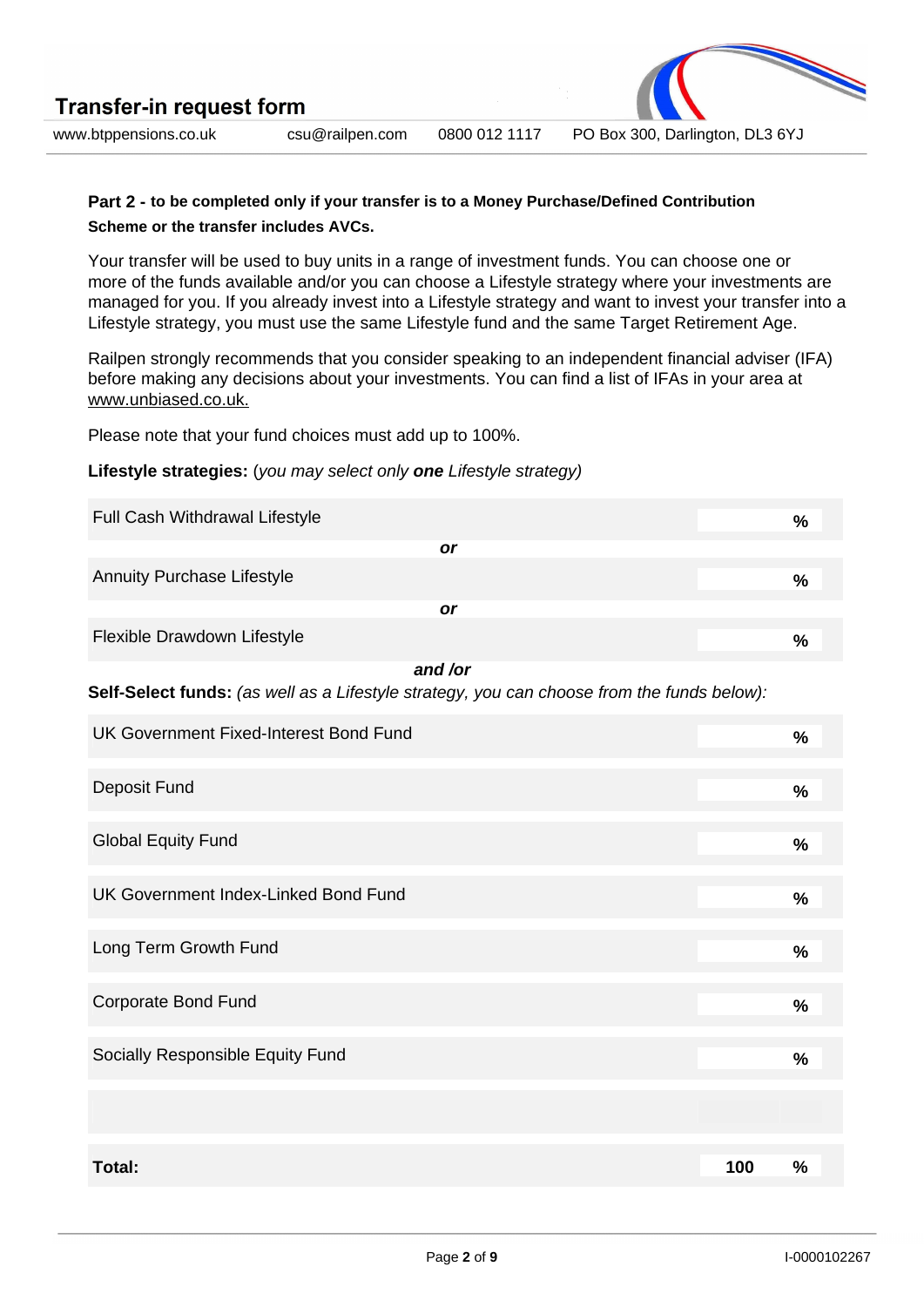



www.btppensions.co.uk csu@railpen.com 0800 012 1117 PO Box 300, Darlington, DL3 6YJ

# **Target Retirement Age (TRA)**

Your TRA is used by Lifestyle strategies to gradually switch your investments to less risky funds as you approach retirement (known as de-risking).

We will assume your TRA will be the same as your pension scheme's Normal Retirement Age, unless you tell us otherwise.

If you intend to retire at an age which is different from the Normal Retirement Age for your pension scheme, you can set a personal TRA to be used for your Lifestyle strategy. This will ensure that the switching takes place over the years prior to your chosen TRA.

If you invest in a Lifestyle strategy and you change your TRA for the Lifestyle strategy you are invested in while you are in a period of de-risking, you need to be aware of some important information.

We need to let you know that, if you increase your TRA, your funds will be 're-risked'. This may mean moving some, or all, of your investments back into more high-risk investments, or changing the proportions invested within the strategy.

## **NOTE: Your TRA will default to your Normal Retirement Age if you do not indicate an age.**

Please set the Target Retirement Age for my Lifestyle strategy to

## **Part 3**

### **Data Protection**

We may be required to use and share the information you have provided for the purposes set out in the enclosed "data protection – how we use information about you" notification. By signing and returning this form you are confirming that you have read the enclosed Data Protection notification and understand that we will use your personal information as set out in the notification.

### **I confirm that all the details are true and I have enclosed a transfer quotation from my previous pension provider.**

I am also confirming I understand that the unit price available on the day the instruction is actioned will be used and that Railpen typically aims to action instructions within 5 working days of receiving my form.

Please note that if a contribution to your fund is being made at the time you make this request, the change to your holdings may not be actioned until the contribution has been processed.

Your wishes will usually to be reflected in your online myRPS account within 10 working days. However there are circumstances when it may take longer.

| Signature:                         |  |  |  |  |  |  |
|------------------------------------|--|--|--|--|--|--|
| Date signed: D D / M M / Y Y Y Y Y |  |  |  |  |  |  |

## **Thank you. Please return this form to the address at the top of this page.**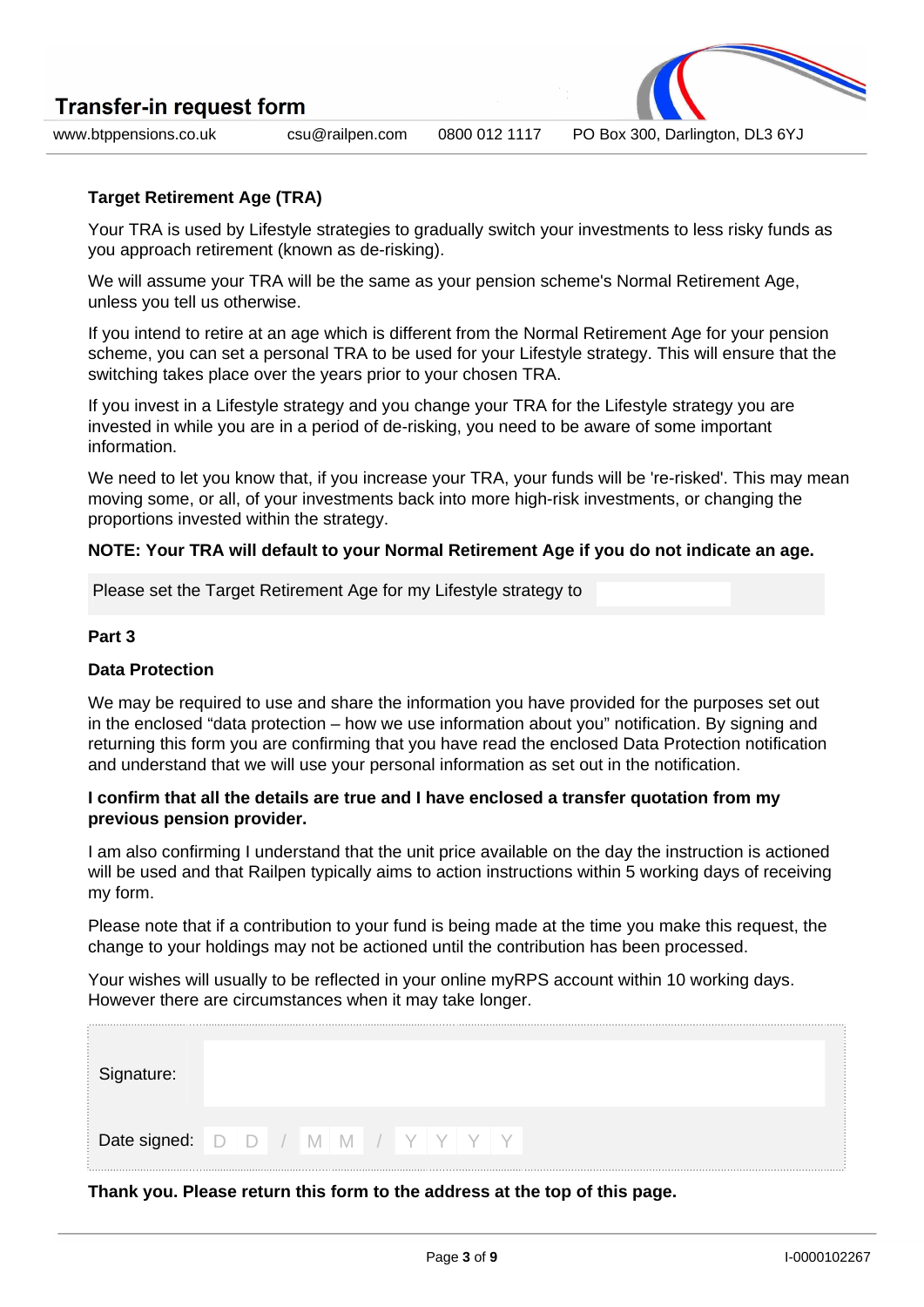

www.btppensions.co.uk csu@railpen.com 0800 012 1117 PO Box 300, Darlington, DL3 6YJ

### **Frequently asked questions**

### **Is the price shown on the website today's price?**

No. The website will state which day's price is being used for fund valuation.

### **Why is the value shown on the website not today's value?**

Today's prices for the funds aren't yet available as financial markets are still open for trading. We cannot finalise the prices until after the markets have closed. Prices are available with a few days' lag.

#### **When and why do prices change?**

Prices change daily and change in accordance with the value of the underlying investments of the funds.

### **What's the difference between the traded price and the price that's showing in my account?**

The price that is used to value your fund account is the unit price. The price that you will trade at, on any given day, is the traded price.

Each day, for each investment fund, a traded price is calculated. This price is based on the unit price (which is used for valuing your fund), but with what are known as 'trading spreads' applied to this. The trading spreads are adjustments applied to the unit prices to cover costs incurred by the funds when trading in underlying investments.

We only calculate one traded price, per investment fund, per day, which means that members trading on any given day will trade at the same price regardless of whether they are buying or selling units in the funds.

#### **What price is used when I trade (change my investments)?**

The traded price.

## **Will I be charged for trading and switching my funds?**

We don't charge a per trade fee to trade or switch funds, but there are costs inherent in trading. These are incorporated into the traded prices through the trading spreads.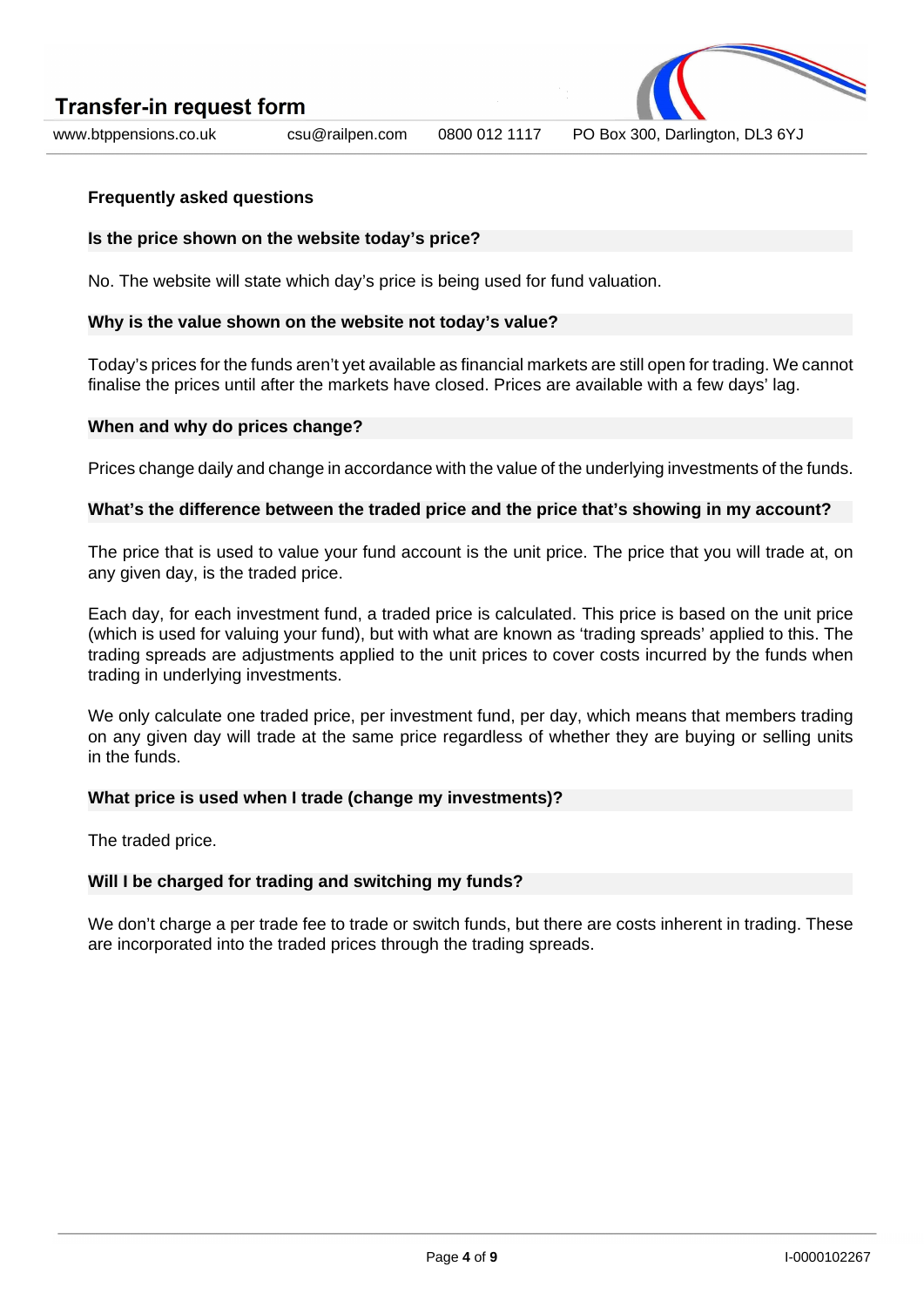**Transfer-in request form** 



www.btppensions.co.uk csu@railpen.com 0800 012 1117 PO Box 300, Darlington, DL3 6YJ

## **Data Protection notice**

We, the Railways Pension Trustee Company Limited and Railpen Limited (each with its registered address at 100 Liverpool Street, London EC2M 2AT), are a "data controller" in respect of your personal information for the purposes of applicable data protection legislation. If there is a Pensions Committee for your Section, it will also comply with the data protection legislation.

This privacy notice is intended to give you a clear picture of how we handle your personal data. It describes what personal data we collect about you the basis upon which we process it, with whom it is shared, how it is stored and certain other important information relating to the protection of your personal data.

### **Why we use your data**

We will use your personal details in order to deal with and pay any benefits you may be entitled to under the rules of the Railways Pension Scheme, the BT Police Superannuation Fund, the British Railways Superannuation Fund, or any other pension fund administered by Railpen.

The Trustee will also use your personal data for the purposes of complying with any legislation and procedures, which apply to them and to establish, exercise or defend their legal rights.

The Scheme actuary, the Scheme auditor and the appropriate legal advisors may be given access to personal data for the purpose of advising the Trustee and Railpen on the management of the Scheme.

We may occasionally use your personal data for the purposes of statistical analysis or to respond to government surveys (for example, compulsory questionnaires sent to us by the Pensions Regulator or the Office of National Statistics) but this is usually completed on an anonymous basis. If we wish to use your personal data for any other purpose, we will update this privacy notice.

We may collect and use the following types of personal data about you and, in some circumstances, your spouse, civil partner, partner or dependants:

- contact details such as name(s) home address, telephone number and personal e-mail address
- national insurance number
- gender and date of birth
- marital status, next of kin and family / dependants
- dates on which you joined and left pensionable service
- financial details such as your salary information
- information relating to any pension sharing or earmarking order (if your marriage or civil partnership ends)
- information about pension benefits you have accrued. investment choices and death benefit nomination forms
- tax information and any protections that you may have in relation to your pension benefits
- your bank account details

This information may be obtained from your current or former employer, government agencies, any financial or other adviser or representative acting on your behalf, service providers that allow us to verify the accuracy of your personal details (for example, to trace your current address or to verify your continuing existence); and from yourself.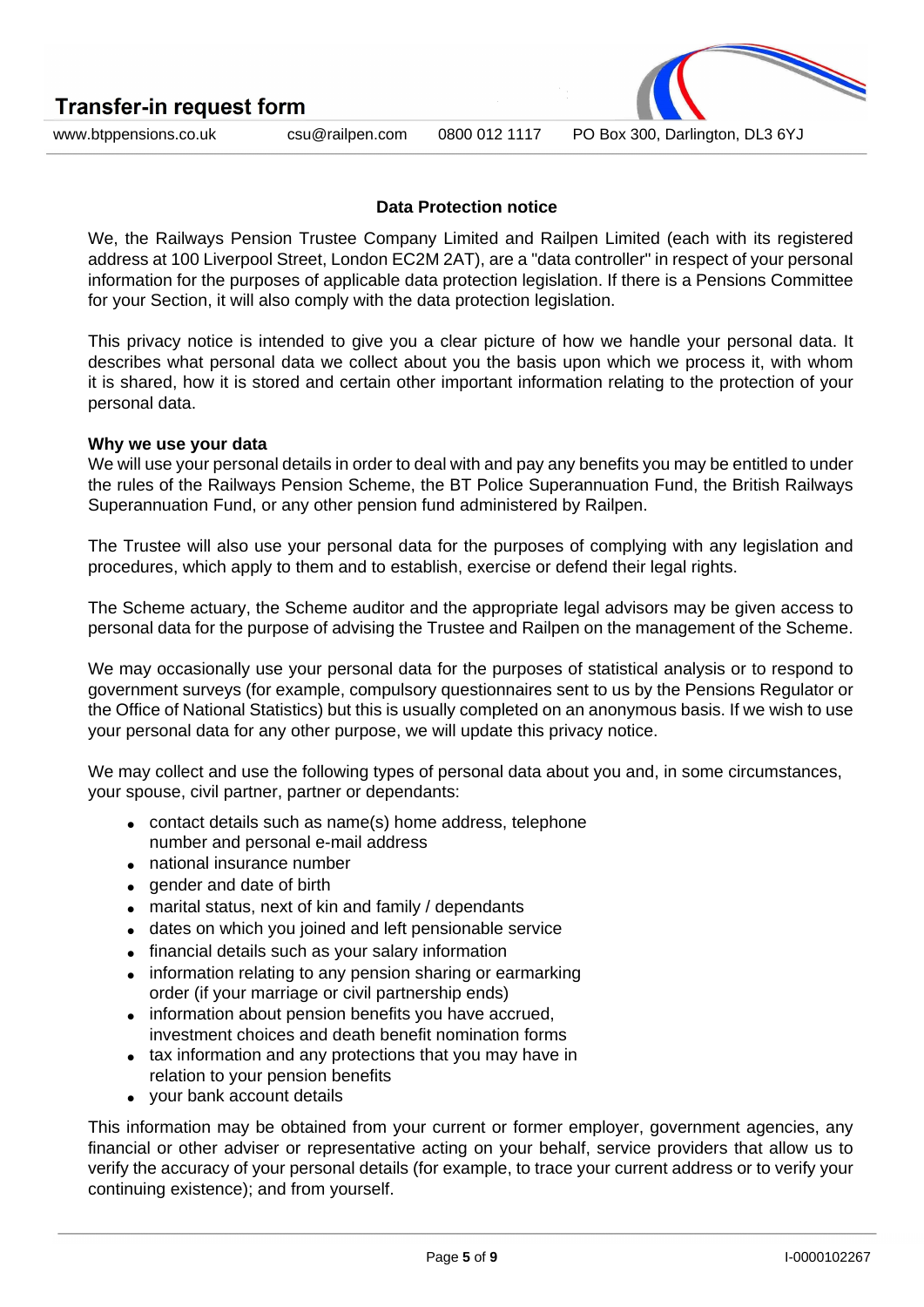| <b>Transfer-in request form</b> |                 |               |                                 |  |
|---------------------------------|-----------------|---------------|---------------------------------|--|
| www.btppensions.co.uk           | csu@railpen.com | 0800 012 1117 | PO Box 300, Darlington, DL3 6YJ |  |

In certain circumstances, we may ask you for information relating to your health; for example, if you are apply for ill health benefits. In some circumstances, additional medical information may be required from your doctor or appropriate medical advisor. We will explain to you at the time why we need that information and how we intend to use it. When we need to, we will ask for your consent to use your health information.

You do not have to provide the information requested from you, but there may be a delay in the payment of your benefits if that information is not provided.

You may also need to provide us with personal data relating to other people (for example, your spouse, civil partner or dependants) for example when completing a nomination form. When you do so, you will need to check with them that they are happy for you to share their personal data with us and for us to use it in accordance with this privacy notice.

If you are acting on behalf of a child, we may also hold and use your personal information, which will be dealt with on the same basis as set out earlier.

## **What our law basis is for using your personal data**

Under data protection legislation, we need to have what is called a lawful basis each time we use, share or otherwise process your personal data. The legal basis we will process your personal data could include the following:

- there is a legal obligation for us to do so
- it is for our legitimate business interests
- you have given us your consent to do so.

Our legitimate business interests include fulfilling our role in dealing with, assessing eligibility for and paying any benefits you may be entitled to. We will not use your data for our legitimate business interests if your interests, rights or freedoms override them.

Our legitimate interests, can also mean our (or a third party's) interests in operating the Scheme or Fund as efficiently and securely as possible. For example, we may choose to use a third party to store your personal data; we may do this in part because our use of that service means that your personal data is more secure.

In certain circumstances, we will need your consent to collect and use your personal data; this is most likely where we are collecting information relating to your health (for example, in applying for ill health benefits).

If we are processing your data on the basis of your consent, you can withdraw your consent at any time by contacting Railpen's Data Protection Officer (details shown on the back page). The withdrawal of consent will not affect the processing of personal data carried out before consent was withdrawn.

## **Whom the information may be shared with**

From time to time, we may need to share your information with other parties. Where this is necessary, we are required to comply with all relevant data protection legislation. The types of third parties we may need to share some of your information with include:

- your current or former employer for the purposes of operating the Scheme:
- pension schemes with which the person whose personal information we are processing has an association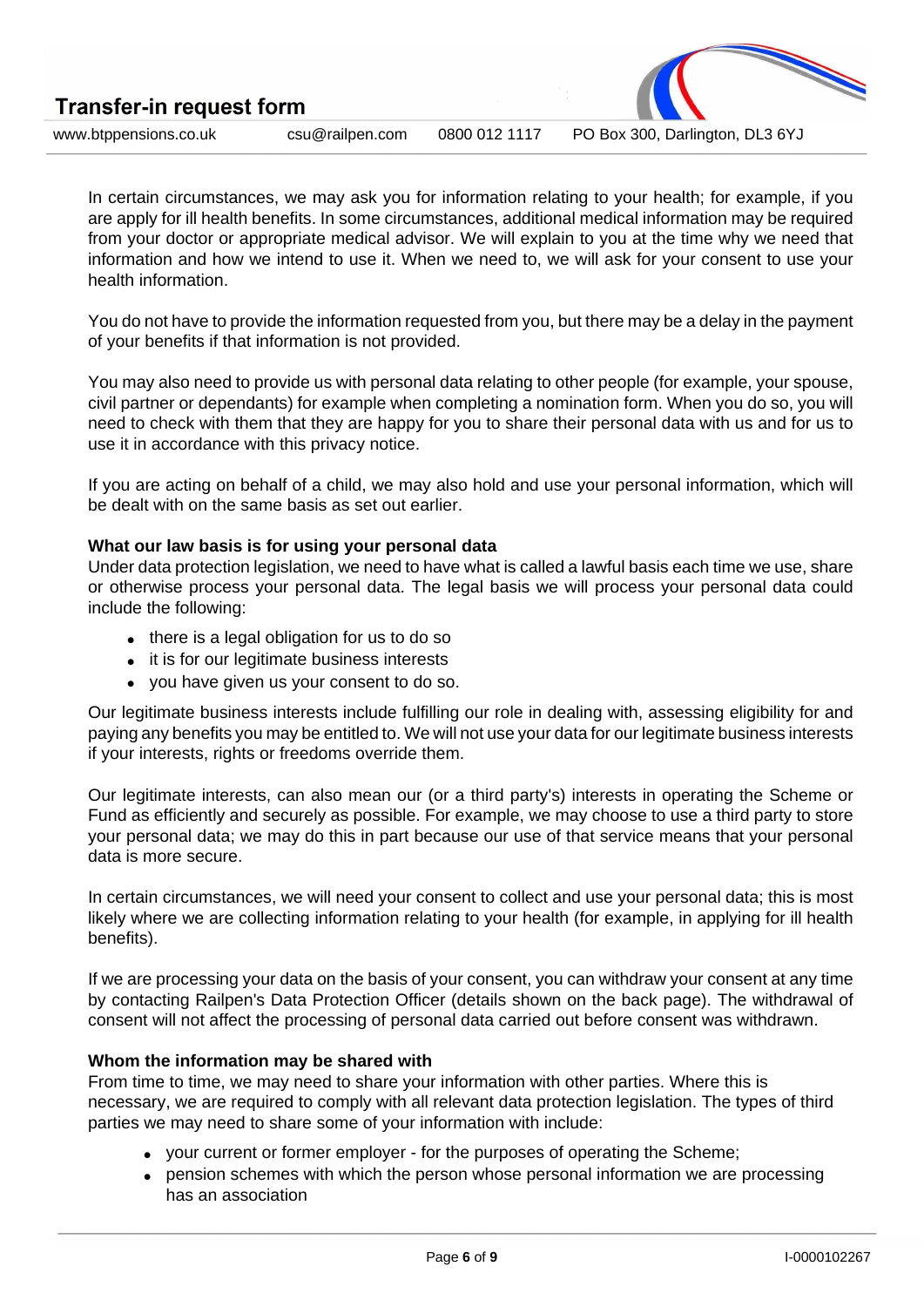**Transfer-in request form** 

www.btppensions.co.uk csu@railpen.com 0800 012 1117 PO Box 300, Darlington, DL3 6YJ

- $\bullet$  the Scheme or Fund actuary this is an actuary that is personally appointed to provide advice on the funding of the Scheme or Fund. The actuary will be supported by an actuarial team who will also have access to your personal data;
- the Scheme or Fund auditor they prepare the Scheme's or Fund's annual accounts and audit them for us;
- the Scheme or Fund legal advisor they advise us on all legal issues affecting the Scheme or Fund;
- government agencies (for example, HM Revenue and Customs);
- ombudsmen and regulatory authorities;
- companies that provide services to us, such as printers, information technology systems suppliers and support, including providers email archiving, back up and disaster recovery and cyber security services.
- your data may be shared with third parties in order to verify your identity as well as to prevent and detect fraud. This would involve a 'soft' credit check from a credit referencing agency. They are visible on your credit report but don't show up in the same way as a 'hard l check and do not affect your credit rating.

Your personal data will also be disclosed to third parties:

- if we are under a duty to disclose or share your personal data in order to comply with any legal obligation, or any lawful request from any legal or regulatory authority; or
- to respond to any claims, and to establish, exercise or defend our legal rights.

Details of all of the main advisers to the Scheme are available in the Scheme's annual report and accounts, which are available on request by writing to us.

Most third parties with whom we share your personal data are limited (by law and by contract) in their ability to use your personal data for the specific purposes identified by us.

Certain third parties (most notably, the Scheme actuary and other professional advisers) are themselves subject to certain legal or regulatory obligations (including professional codes of practice). They will be responsible for their own processing of personal data to the extent that processing is subject to, or relates to, those obligations.

Willis Towers Watson provide actuarial services for the Railways Pension Scheme and the British Railways Superannuation Fund, Their Privacy Notice is available at www.willistowerswatson.com/ personal-data

XPS Pensions Group provide actuarial services for the BT Police Superannuation Fund. Their Privacy Notice is available at https://www.xpsgroup.com/legal-regulatory/ privacy-policy

We will always ensure that any third parties with whom we share your personal data are subject to privacy and security obligations consistent with this privacy notice and applicable laws.

# **How long do we retain your personal data**

Our standard policy is for information or data to be kept for only as long as necessary for the purposes set out above. It is then disposed of in a managed and secure way. However, as pensions are a longterm saving vehicle, it may be necessary to retain your personal data for the remainder of your life and any dependants' lives in order to determine your entitlement to and pay the benefits you may be entitled to, along with any dependant's benefits payable.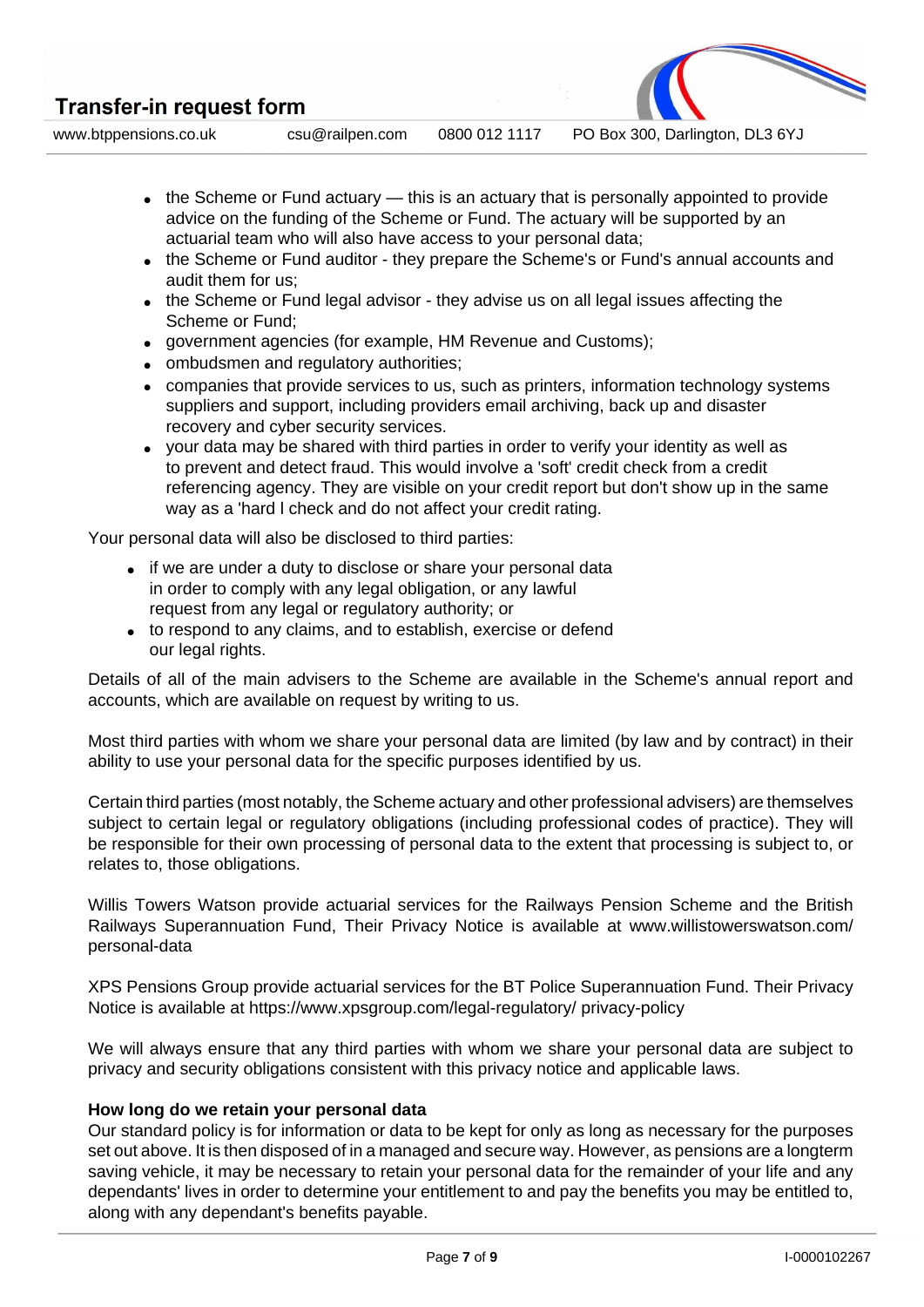| <b>Transfer-in request form</b> |                 |               | $\overline{\phantom{a}}$<br><b>TAXABLE PROPERTY</b> |  |
|---------------------------------|-----------------|---------------|-----------------------------------------------------|--|
| www.btppensions.co.uk           | csu@railpen.com | 0800 012 1117 | PO Box 300, Darlington, DL3 6YJ                     |  |

## **Transferring data overseas**

Our core systems, data, and administration services are all carried out and stored within the UK.

However, TCS an international multinational information technology service, based in India, provides maintenance support. Therefore, on rare occasions it may be necessary to transfer your data overseas to TCS.

Transferring personal data to a country outside the European Economic Area that does not have adequate data protection is prohibited unless the country has been approved by the European Commission as providing an adequate level of data protection or adequate safeguards have been put in place to ensure the security of the data.

As India is currently not on the European Commission's list of countries providing adequate data protection Railpen and TCS have entered into a data protection contract using standard clauses adopted by the EU Commission (so-called 'model clauses'). These contain enforceable data subject rights and effective legal remedies for data subjects against TCS. Further details on the steps we take to protect your personal data in these cases are available on request by writing to us at the address on page 7.

#### **Your rights**

You will have a number of rights under the GDPR. These include the right to:

- receive a copy of the personal data we hold about you
- request personal data to be amended if it is inaccurate or incomplete
- request the deletion or removal of personal data where there is no compelling reason for its continued use
- block or restrict the processing of your personal data
- object to the processing of your personal data

There is also a right under the GDPR to receive your personal data (in a structured, commonly used and machine-readable format) and to transfer your data to another service provider or data controller. This right applies where your data is being processed on the basis of your consent or in line with a contract to which you are party. Please note that, for the majority of members, this is not applicable as we rely on our legitimate business interest to collect and process your data rather than individual consent or contracts.

In order to exercise any of the above rights please write to the DPO at the address below.

#### **How do we keep your personal data secure**

We are committed to protecting your personal data from loss, misuse, disclosure, alteration, unauthorised access and destruction. We take all reasonable precautions to safeguard the confidentiality of personal data.

Although we make every effort to protect the personal data, which you provide to us, the transmission of information over the internet is not completely secure. As such, you acknowledge that we cannot guarantee the security of personal data transmitted to us over the internet, and that any such transmission is at your own risk.